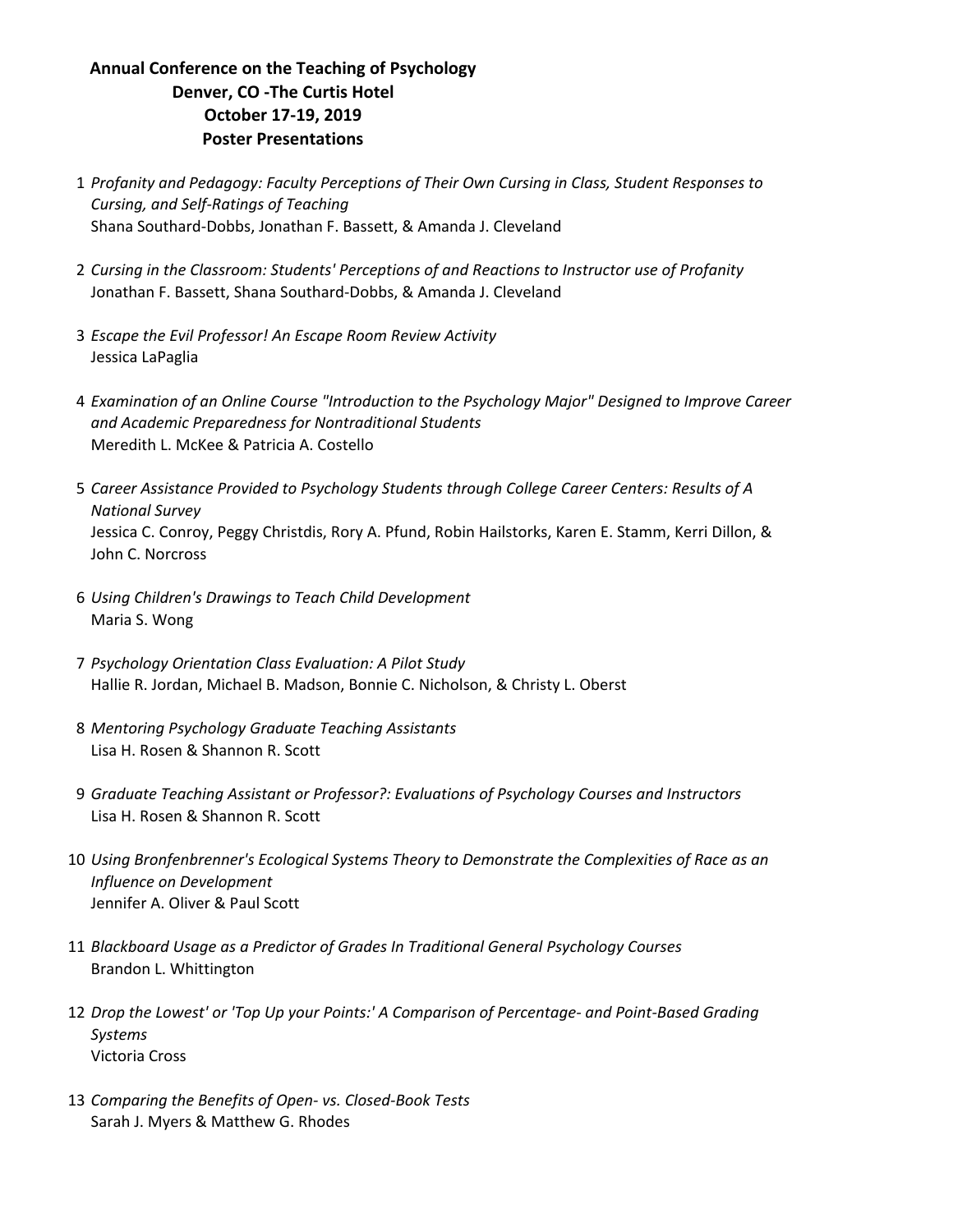- 14 Developing Interdisciplinary C-bEL Undergraduate Research Experiences through Nudge Units Diana L. Young & Justin Roush
- 15 *Scaffolding Skills in Applied Statistics* Ciara K. Kidder
- 16 *Professional Development in the Blogging-Era* Karly M. Schleicher, Jennifer M. Blush, & Ciara K. Kidder
- 17 Using Fortnite to Implement Student Developed Theories of Motivation Gretchen Hendrickson
- 18 How do Students Read APA-style In-Text Citations? An Eye-Tracking Study Krisztina V. Jakobsen, Lauren Ferry, & Phillip Wong
- 19 *Creating Good Classroom Activities* Krisztina V. Jakobsen, Laura Madson, & Liz Chenevey
- 20 Alternatives to Individual Mentoring Laura M. Chesniak-Phipps, Laura Terry, & Maria Zafonte
- 21 *Bedtime Stories for Sleepy Statisticians* Sue Kraus
- 22 Is There a Monster Under the Bed? The Effect of Story versus Textbook Review of Statistical Concepts *on Student Quiz Performance* Sue Kraus
- 23 Understanding Intersectionality within an Undergraduate Psychology Curriculum Mark S. Barajas & José Feito
- 24 Using Life Stories as a Service-Learning Project Casey Dexter
- 25 *Experiential Learning Predicts Higher Empathy and Lower Anxiety* Mona Ibrahim & Kiara Timmerman
- 26 Menstruation Survey: One Survey with Many Applications **Betty Dorr**
- 27 The Effect of Instruction on Negative Ageism in College Students Jennifer A. Flinn, Lauren Duckworth, Lia Paciotti, & Kimberly M. James
- 28 Paper or Computer? Can Delivery Modality Influence Test Performance? Gage H. Moyer, Jane Halonen, & David Strohmetz
- 29 What Students Want: Creating the Ideal Advisor/Mentor Behavior Checklist Challis Kinnucan, Destiny Brooks, & Sara Bagley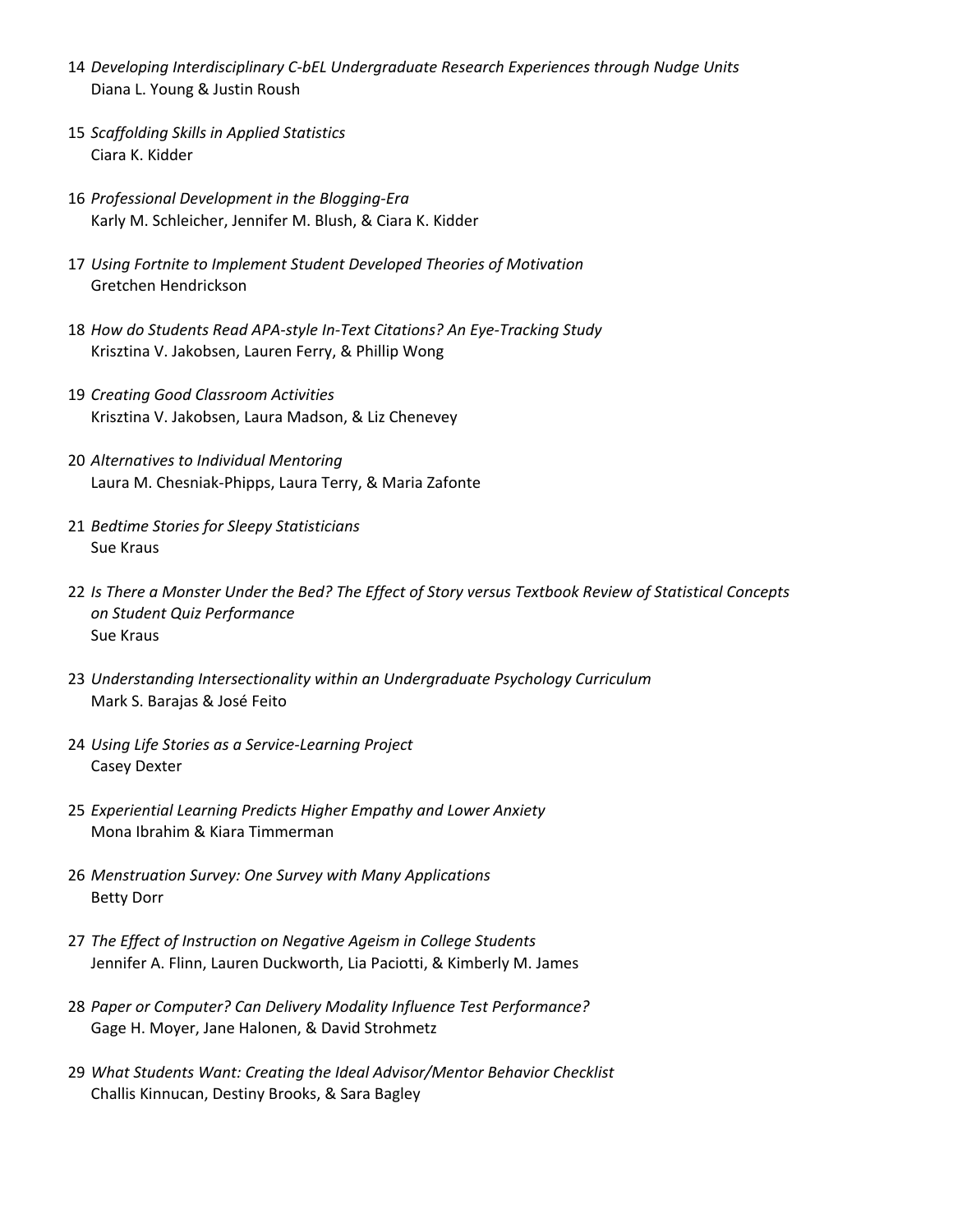- 30 *Using Digital & Social Media to Teach Communication & Scientific Literacy* Kameko Halfmann & Jake Kurczek
- 31 Beyond the Classroom: Recommendations for Service-Learning Curriculum in Psychology Blake L. Nielsen
- 32 *Intelligence and Neurobehavioral Traits: What Predicts Grades of Psychology Students?* Graham Pluck & Patricia Bravo Mancero
- 33 Translation of a Classic Insect Electrophysiology Activity for American Classrooms Taffeta M. Elliott
- 34 *Exploring the Extent to which Studying Habits and Other Learning-Related Dispositions Change after a First-Year Seminar on "Learning to Learn"* Angel Munoz Gomez Andrade, Sudeep Lama, Robert Alba, & Vanessa Duran
- 35 Students' Perceptions of Teaching Strategies in Face-to-Face Psychology Courses Rebecca A. Hoss
- 36 Gamification for the Purposes of Teaching and Training In Healthcare: Future Directions and **Recommendations for Graduate Psychology Program Training Games** Björn Bergström, Holly E. Cooke, Keega D. King, & Peter A. Steele
- 37 "A Glorious Sunset:" How a Podcast can Spark Interest and Learning about Death and Dying Tarah L. Ralidris
- 38 *Improving Peer Review of Teaching: Modification and Validation of the Novice Teacher Behavior Checklist Observation Form for Use with Psychology Faculty* Lindsay C. Masland, Jessica Chambers, & Tanner Carroll
- 39 *Communicating Psychological Science: Developing Undergraduate Ambassadors in a Capstone Course* Karla A. Lassonde
- 40 Using the QALMRI Method to Scaffold Reading and Writing an Empirical Article Olga U. Parshina & Nicholaus P. Brosowsky
- 41 Whistle While you Work: Group Work, Classroom Community and Other Applications from Whistling *Vivaldi* Stephanie E. Afful
- 42 *(Removed)*
- 43 *Increasing Sense of Community in an Online Course using Video Conference Technology* Brittany Avila
- 44 Smartphones Do Not Make you Smarter: Students' Addiction to Smartphones (or their Excessive Fear of Losing Ones) Can Affect their Ability to Learn and Inhibit their Mindfulness Seungyeon Lee, Jessica S. Mendoza, & Minsung Kim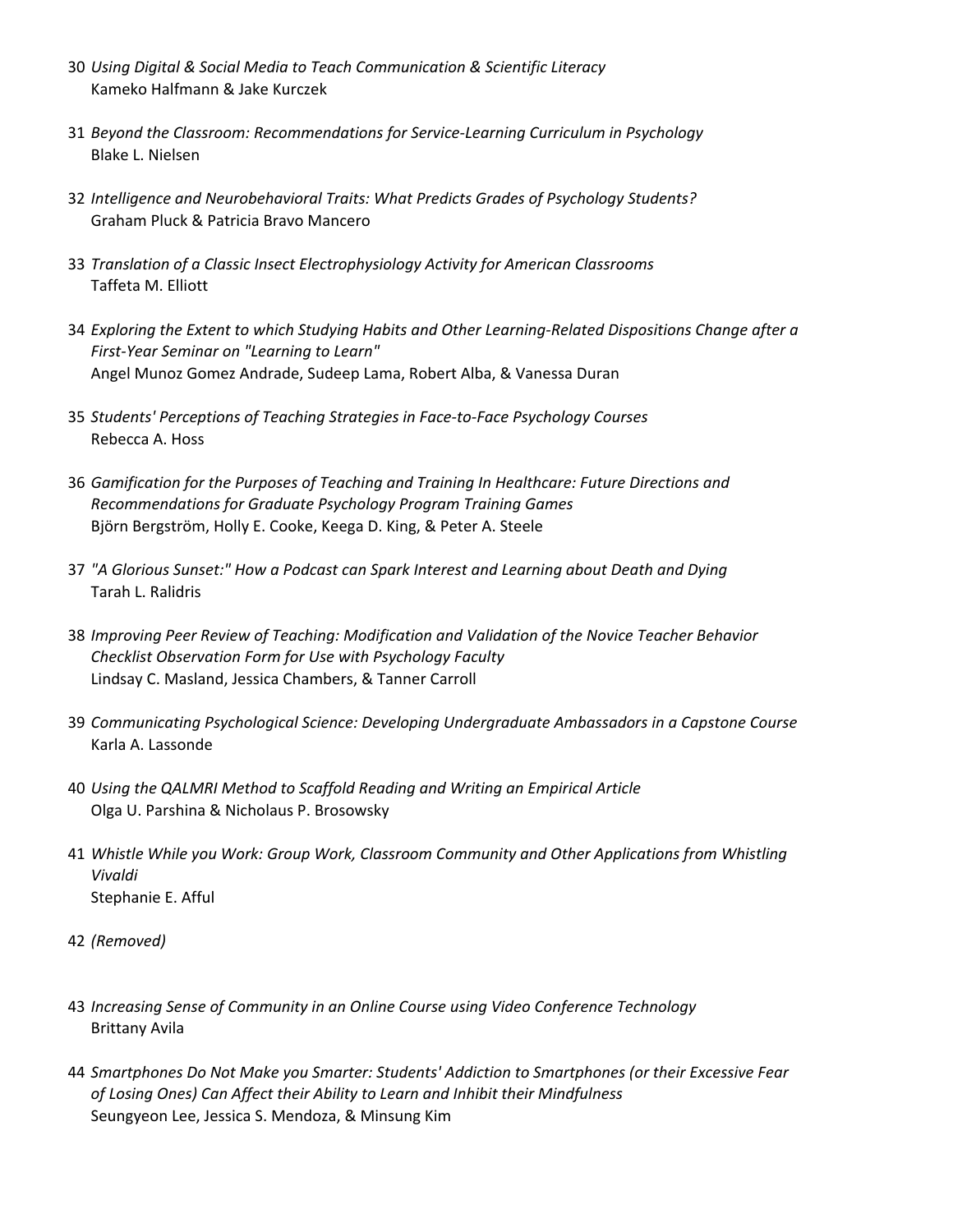- 45 The Relationship between Attitude Shifts and Final Grade in a Multicultural Psychology Course Maria de la Caridad Alvarez, E. Tish Hicks, Melanie M. Domenech Rodríguez
- 46 Left to Their Own Devices: Student Choice and Classroom Distraction Mark Zajack
- 47 *A Review of Writing in Teaching of Psychology Research* Charles Raffaele
- 48 Comparing students' Perceptions of Credibility Dimensions and Passionate Teaching on *Teacher Effectiveness in Small and Large College Settings* Julie Verette-Lindenbaum, & Alicia Harlow
- 49 *Mnemonic Benefits of Elaborating with Examples* Rebecca M. Osborn & Edward L. DeLosh
- 50 *Conscientiousness and Academic Motivation do not Predict Students' Technology Distractions* Jeffrey S. Bartel & Elizabeth Jacobs
- 51 *Research or Me-search: Do Students Learn Statistical Concepts Better Using Class-Generated Data?* Felix S. Pambuccian, Gary E. Raney, & Timothy S. Carsel
- 52 *Embrace the Silence: Immediate vs. Delayed Responding to In-Class Questions* Lindsey N. Wyatt, Rebecca M. Osborn, Alondra Faudoa, & Edward L. DeLosh
- 53 Highlighting as a Tool for Self-Testing Alondra Faudoa, Rebecca M. Osborn, Lindsey N. Wyatt, & Edward L. DeLosh
- 54 Where's the Educational Psychology in Teacher Education Programs? An Examination of Required *Psychology Courses in Teacher Education Programs* Kelsey K. Will
- 55 Motivation to Succeed in Introductory Psychology: What Factors Matter? Adrienne L. Williamson, Jennifer Willard, & Pam Marek
- 56 Expanding Diversity Training in Graduate Psychology Programs to Include Spiritual, Secular, and *Religious Competencies: A Review* Moriah A. Splonskowski, Peter A. Steele, & Holly E. Cooke
- 57 *Does Learning to Think Like a Psychologist Make You a Skeptic?* Charles R. Fletcher, Chenwei Yan, & Katherine Rusch
- 58 Metacognitive Self-Assessment: The Value of Teaching Students to Be Accurate in Trusting Themselves Edward B. Nuhfer, Steven C. Fleisher, Rachel M. Watson, Kali Nicholas-Moon, Karl Wirth, Ami Wangeline, & Christopher Cogan
- 59 *Student Assisted Course Design* Jennifer M. McGee, R. Gilbert, & Bryn Evohr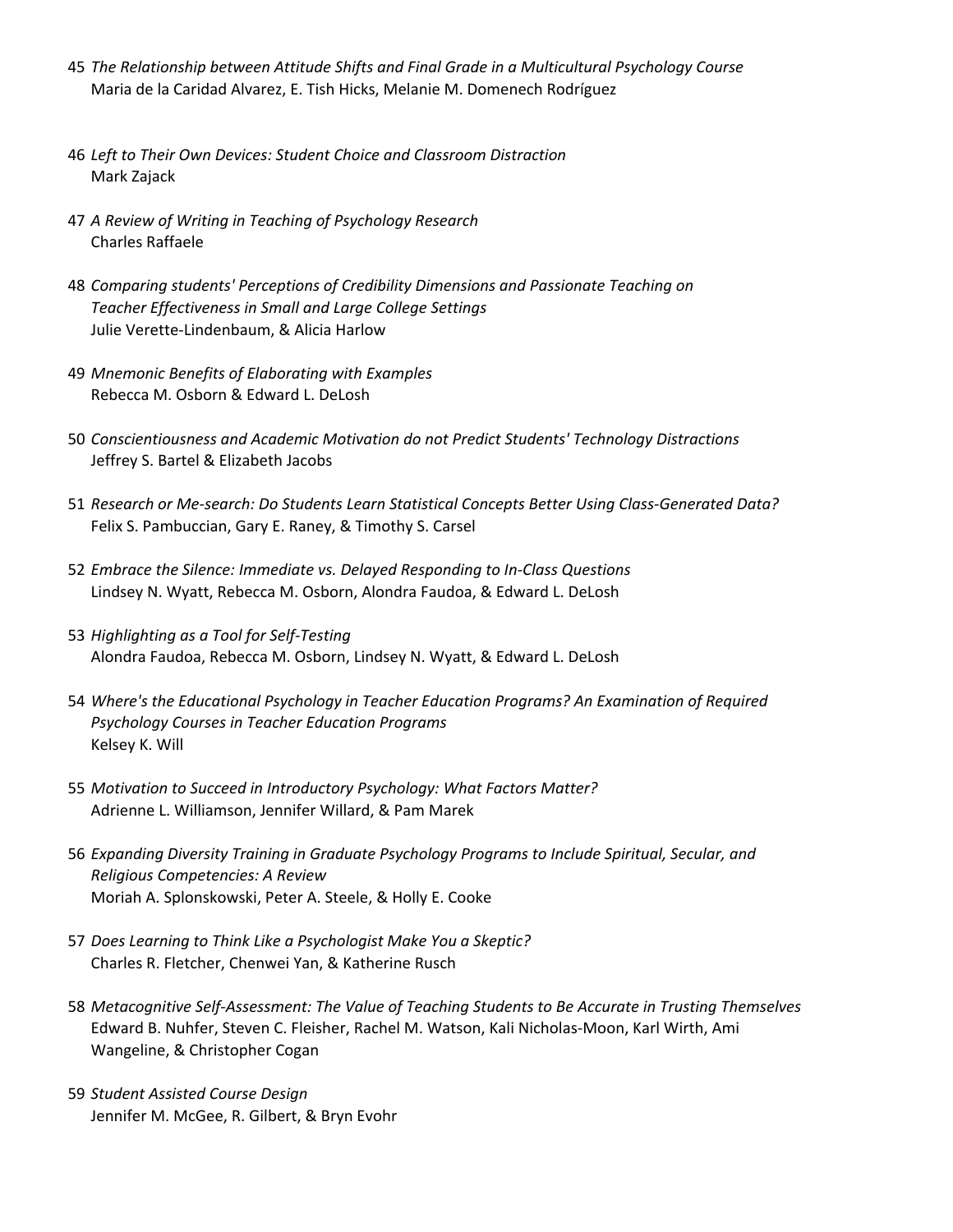- 60 Threshold Concepts and Research Methods: Impact of a Rationale Exercise on Student Understanding *and Writing* Vanessa Woods
- 61 *Is Personality Married to Clinical or Social? A Review of Introductory Personality Textbooks* Melissa A. Shepherd & Jessica L. Cascio
- 62 *Microaggressions and You: Can You Write Your Wrong?* Sydnie R. Roberts, Michelle R. Howard, Kennedy A. Parham, & Mollie B. Anderson
- 63 *Scaffolding Lower Division College Students' Research Skills in a Sequence of Courses* Michelle Fellows, Heather Schoenherr, & Charity Watson
- 64 Combating LGBTQ+ Stigma in the Classroom: The Gender Tiger Joshua D. Bogoyado, James D. Morris, Mollie B. Anderson, & Balqiss A. Alattiyat
- 65 *The Effects of Cell Phones on Learning* Ellen R. Radcliff & Stephen Chew
- 66 *Making Connection: Psychological Sense of Community in Rural and Urban Students* Emily D. Richardson & Mollie B. Anderson
- 67 Four Ds: Training Active Bystanders! Take Action! It Starts with You! KaylaAnn M. Turner, Patricia Thomas, Courtney P. Harrough, Michelle R. Howard, & Mollie B. Anderson
- 68 *Call to Action: Using Your Privilege to Help Others* Michelle R. Howard, Sydnie R. Roberts, Kennedy A. Parham, & Mollie B. Anderson
- 69 *Pump It Up: Do Athletes Have More Flexible Minds?* Terry M. Bartlett, Michelle R. Howard, Emily D. Richardson, Sarah C. Cassidy, & Mollie B. Anderson
- 70 Should Sex Surrogacy be Legal? Using the Decisional Balance Exercise to Explore Attitudes and *Strengthen Critical Thinking Skills* James D. Morris, Bre'Anna L. Free, Kristin B. Turner, & Mollie B. Anderson
- 71 Making Psychology Matter: Do General Psychology Students Value Psychological Coursework? William Namie, KaylaAnn M. Turner, & Mollie B. Anderson
- 72 Creating Hands-On Museum Demonstrations of Psychological Science to Build Student Communication **Skills and Raise Awareness of Psychology** Emily Stark, Karla Lassonde, & Adam Steiner
- 73 *Group Work that Students Love? Transforming Statistics Using Team-Based Learning* Shannon Claxton
- 74 Optimal Extraversion: Demonstrating That More (or Less) of a Trait is Not Always Better Andrew N. Christopher & Kevin L. Zabel